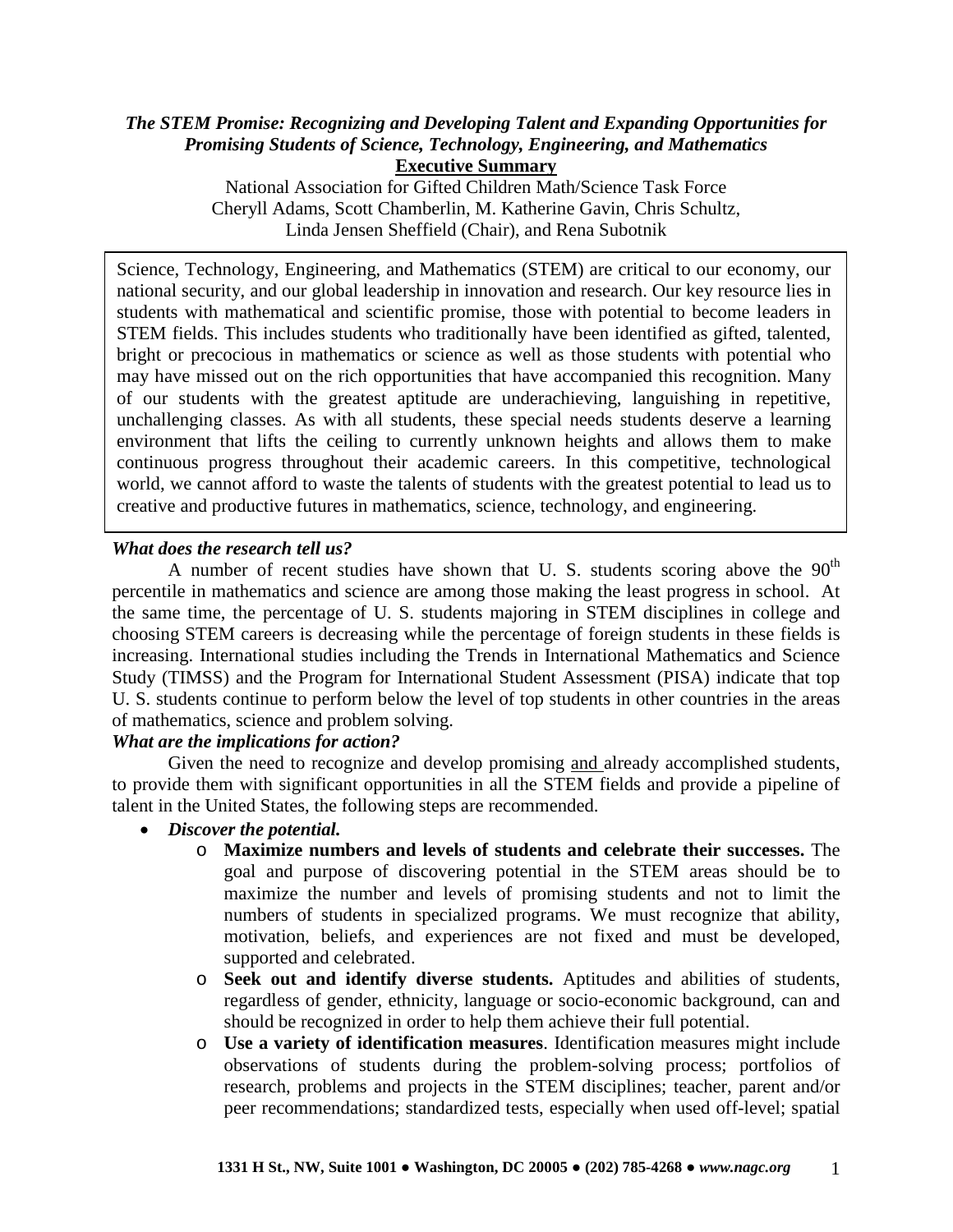and other non-verbal ability tests, self-selection; affective measures; measures of creativity; and/or grades in mathematics and science classes.

- *Develop talent and strengthen opportunities at all grade levels.*
	- o **Ensure continuous progress.** All students with STEM potential should be provided powerful and rigorous STEM experiences and held accountable to the highest world-class standards. Students need access to systematic, timely, continuous progression through a challenging and creative curriculum. All students should take appropriate, rigorous mathematics and science classes every year from elementary through high school. Technology and engineering curriculum should be an integral part of the K-12 continuum. Students of any age should progress freely to greater rigor and complexity and/or higher-level classes once they demonstrate depth of understanding of course content. Every high school should offer in-house or online access to high-level STEM classes such as Advanced Placement and International Baccalaureate.
	- o **Strengthen and create a variety of challenging experiences.** Opportunities and materials for learning high-level, innovative mathematics, science, technology and engineering should be readily available where students can work with peers of similar interests and abilities. Opportunities should include the investigation of rich, complex problems, conducting authentic scientific research, undertaking engineering design challenges, joining STEM clubs, entering STEM contests, and accessing mentors.
	- o **Prepare and support teachers.** Teachers should have ongoing professional development experiences beginning in their undergraduate courses to assist them in recognizing and developing students with STEM promise, differentiating instruction and providing for continuous progress. They should also acquire a background in the depth and complexity behind the STEM content appropriate for the students with whom they work. Fellowships, scholarships, internships and mentorships as well as print, electronic, and human resources and support should be readily accessible for these teachers. Vertical teams of teachers from elementary, middle, high school, and postsecondary education should work together to prepare students for continuous progress and deep understanding and reasoning.
	- o **Align and lift the ceiling on assessment.** State and national content standards and assessment must lift the ceiling, encourage creativity, identify growth and continuous progress, and provide opportunities for students to go beyond current levels of proficiency.
- *To enhance school accommodations/services, create out-of-school programs to develop STEM talent and interest.*
	- o **Develop community support.** A wide range of community stakeholders should support, mentor, fund, and promote students with promise in STEM fields for the improvement of society and the development of world class citizens.
	- o **Collaborate.** The education community should collaborate with mathematicians, scientists, engineers, and technology experts in such efforts as mentoring, apprenticeships and lab programs, the development of challenging summer, afterschool, and online programs and materials, and support of competitions.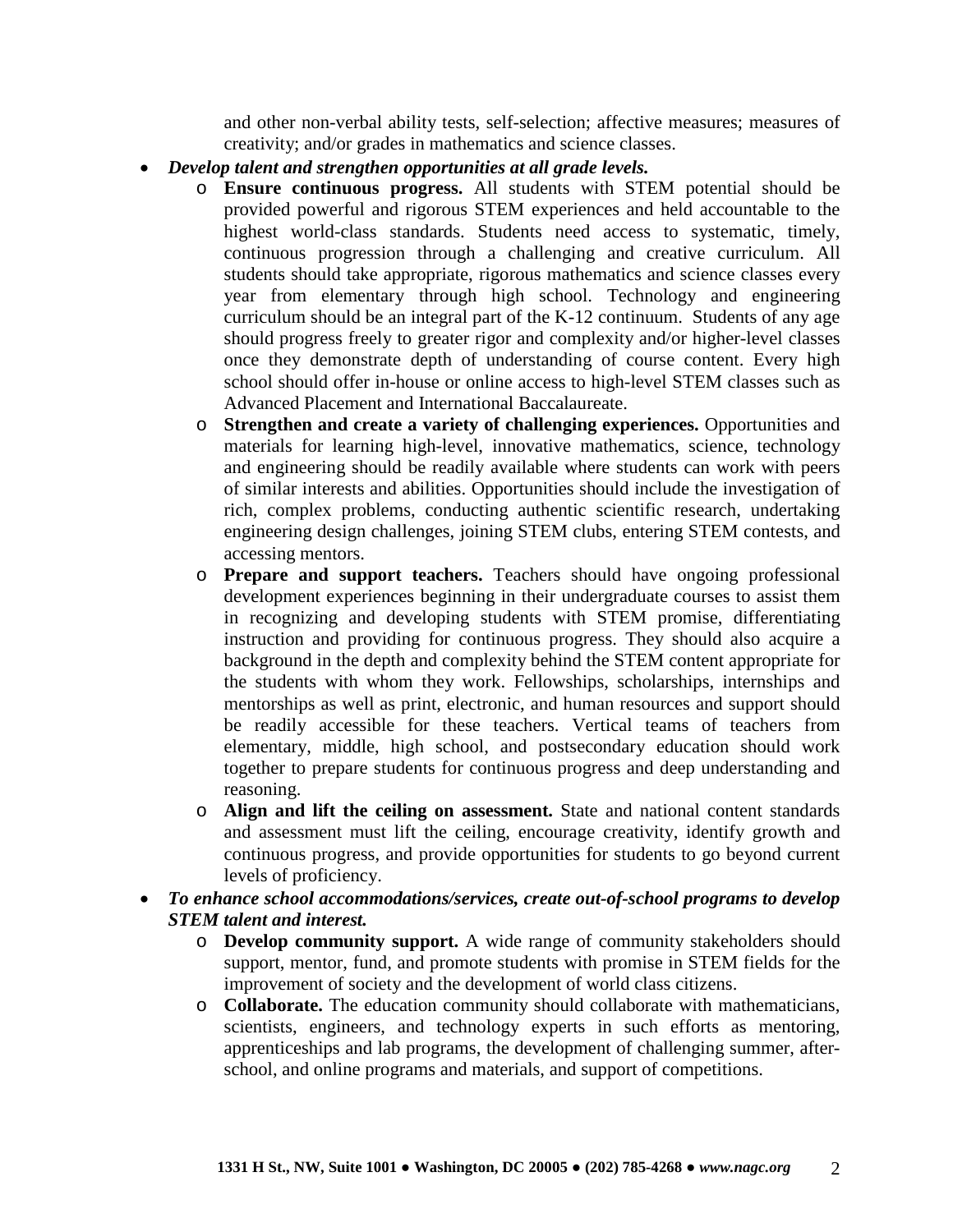

# *The STEM Promise: Recognizing and Developing Talent and Expanding Opportunities for Promising Students of Science, Technology, Engineering and Mathematics*

National Association for Gifted Children Math/Science Task Force Cheryll Adams, Scott Chamberlin, M. Katherine Gavin, Chris Schultz, Linda Jensen Sheffield, (Chair), and Rena Subotnik

### **Overview**

Science, Technology, Engineering, and Mathematics (STEM) are critical to our economy, our national security, and our global leadership in innovation and research. Our key resource lies in students with mathematical and scientific promise, those with potential to become leaders in STEM fields. This includes students who traditionally have been identified as gifted, talented, bright or precocious in mathematics as well as those students with potential who may have been excluded from the rich opportunities that might accompany this recognition. Many of our students with the greatest aptitude are underachieving, languishing in repetitive, unchallenging classes. As with all students, these special needs students deserve a learning environment that lifts the ceiling to currently unknown heights and pushes them to make continuous progress throughout their academic careers. In this competitive, technological world, we cannot afford to waste the talents of students with the greatest potential to lead us to creative and productive futures in mathematics and science.

## *What does the research tell us?*

Loveless (2008), in a study of the effects of No Child Left Behind on NAEP mathematics scores across the country, noted that students above the 90<sup>th</sup> percentile have made the least progress. He quotes Susan Goodkin (2005) in the *Washington Post*, "By forcing schools to focus their time and funding almost entirely on bringing low achieving students up to proficiency, NCLB sacrifices the education of the gifted students who will become our future biomedical researchers, computer engineers, and other scientific leaders." Farkas and Duffett (2008), found that in spite of teachers' desire to work with all students and the realization that top students needed more challenge than they currently receive, teachers report paying little attention to top students who had already mastered the skills being tested. The percentage of U. S. students majoring in STEM disciplines and choosing STEM careers is decreasing while the percentage of foreign students in these fields is increasing. (National Research Council, 2005) Other countries are recognizing the need to invest in these critical human resources while the U. S. lags in this effort (Colvin, 2007; National Research Council, 2007). Mathematics and science performance of U.S. students has improved on such tests as the National Assessment of Educational Progress, Advanced Placement, ACT, and SAT. However, U.S. students continue to perform below the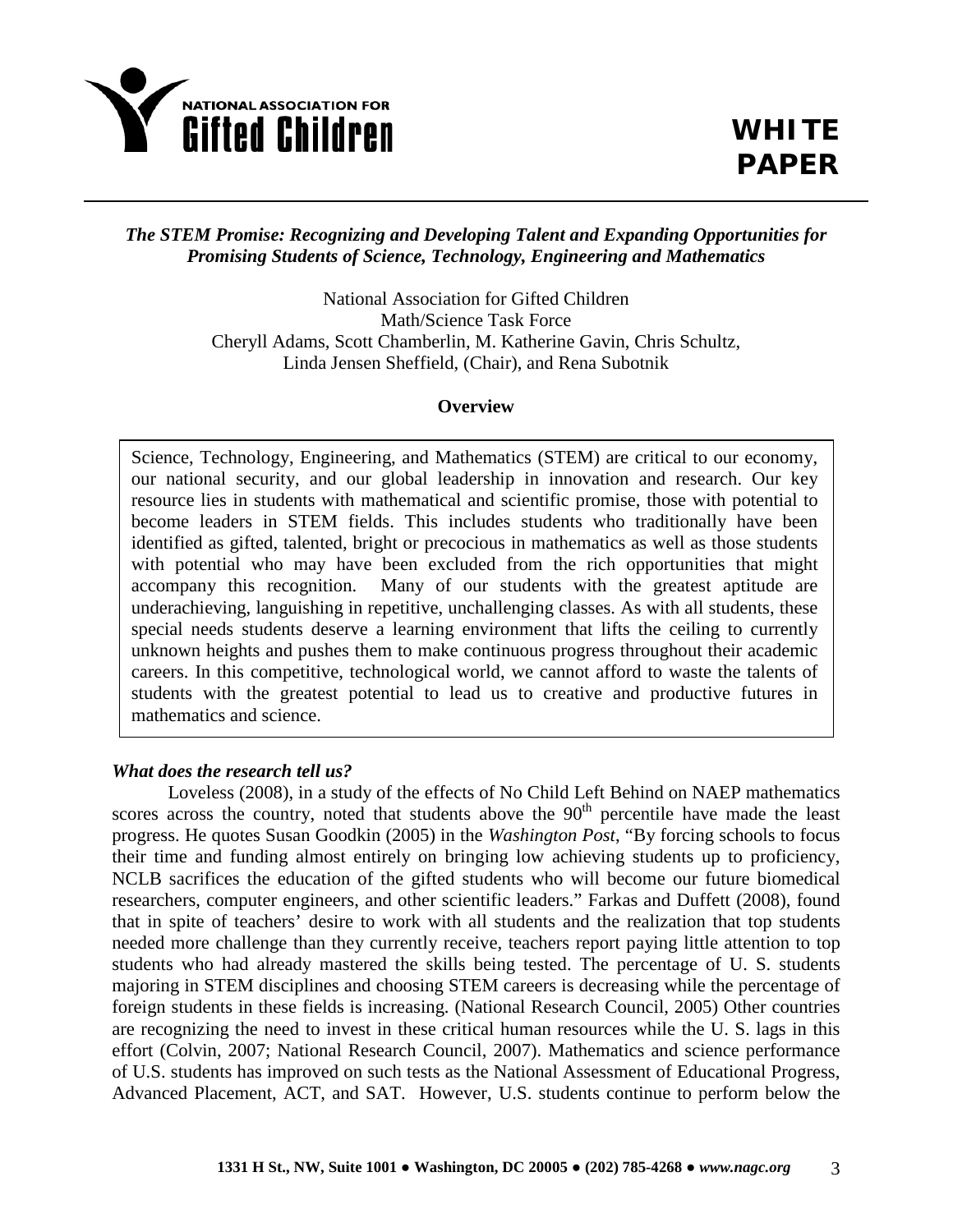level of peers in many other industrial countries in mathematics, science and problem solving on assessments from the Program for International Student Assessment (PISA) (National Center for Education Statistics, 2007) and the Trends in International Mathematics and Science Study (TIMSS) (National Center for Education Statistics, 2004). Nearly twice the percent of students in New Zealand and Finland reach the two highest levels on PISA science as students in the U. S. Twenty-three of thirty OECD countries had students at the 90<sup>th</sup> percentile with higher scores than the U. S. on the PISA mathematics literacy scale. In 1995, on the  $12<sup>th</sup>$  grade TIMSS, the students scoring at the 95th percentile in the U.S. scored about as well as the best 25 percent of students in those other countries. Our most advanced students, defined as the 5 percent taking AP calculus and the 1 percent taking AP physics, scored about as well as 10-20 percent of the most advanced students in the other countries. Unfortunately, because the U. S. has decided not to take part in the 2008 twelfth grade TIMSS, which was last given in 1995, there is no way to determine the direction of recent trends. According to a study from the National Foundation for American Policy, 60 percent of the U. S.' top science students and 65 percent of the top math students are the children of immigrants. (Anderson, 2004) The data seem clear that the top PreK – 12 U. S. students, especially those whose families are native-born, lag behind the top students in many other countries at a time when their talents are sorely needed.

### *What are the implications for action?*

Given the need to recognize and develop promising and already accomplished students and to provide them with significantly additional opportunities in all the STEM fields in the United States, the following steps are recommended. Each of these is described in detail in the following sections.

### *Discover the potential.*

Discovery of potential in STEM areas should be conducted in such a way as to maximize the number and level of mathematically and scientifically promising students included in highlevel opportunities. Parents, teachers, guidance counselors, the community and the students themselves need to value and celebrate developing STEM abilities, much as we celebrate athletic prowess beginning in early childhood and continuing throughout a student's school career. The development of this potential includes expanding the ability of students to make sense of and appreciate deep mathematical and scientific concepts and ideas, persevering in challenging explorations, believing that mathematics and science are valuable, and that mastery of complex concepts is dependent upon hard work. These variables - ability, motivation, belief, and experience- are not fixed and must be developed and supported by the home, school and community so that students' success is maximized and celebrated. Aptitudes and abilities of students, regardless of gender, ethnicity, language or socio-economic background, can and should be recognized in order to help them achieve their full potential. These identification measures might include self-selection; affective measures; observations of students during the problem-solving process; teacher, parent and/or peer recommendation; standardized tests, especially when used off-level; measures of creativity; insightful solutions to problems; grades in mathematics and science classes; and/or portfolios of research, problems and projects in mathematics and science.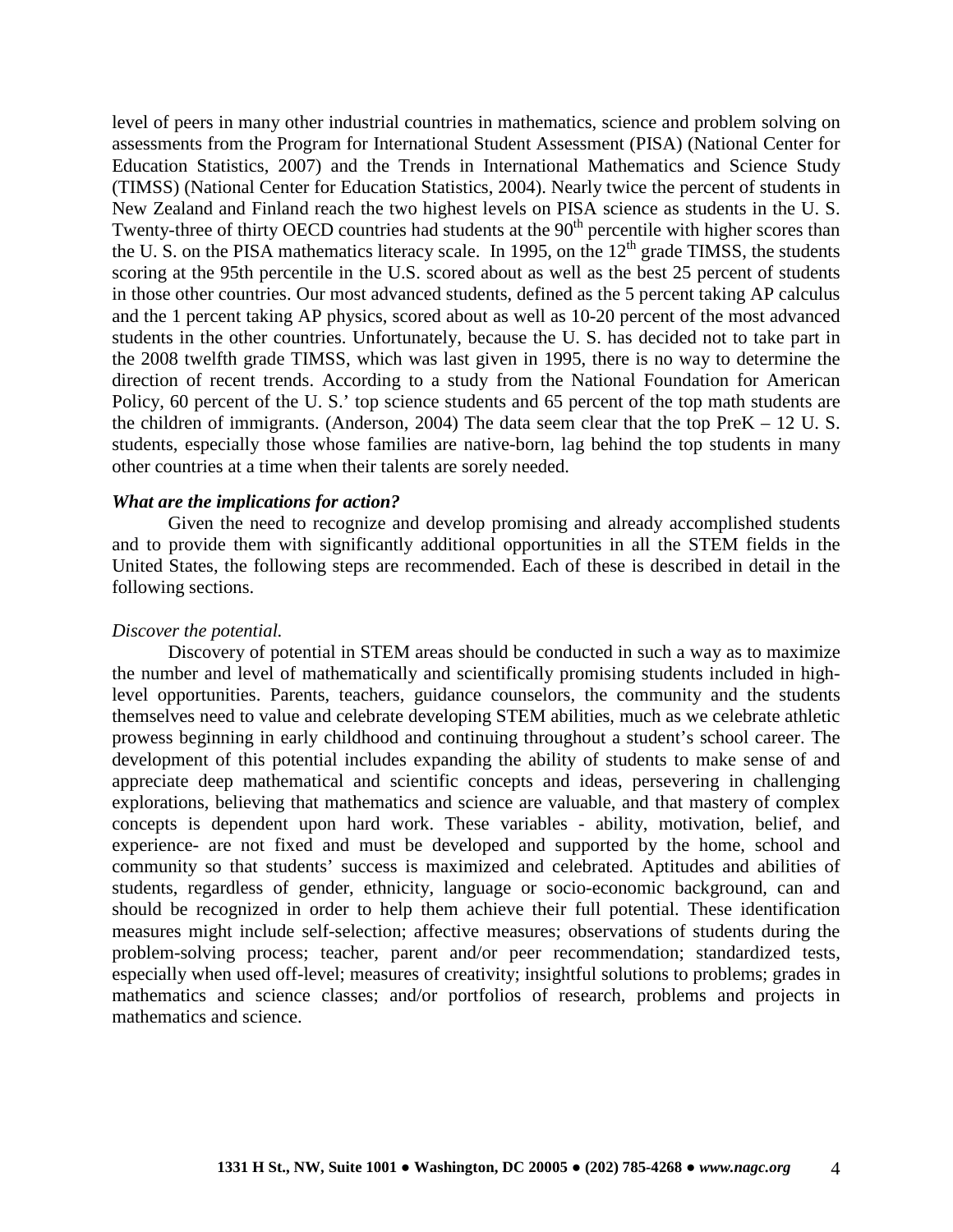### *Develop talent and strengthen opportunities at all grade levels.*

All students with STEM potential should be provided powerful and rigorous STEM experiences and held accountable to the highest world-class standards, beginning at the earliest ages and throughout their schooling. Expectations must go beyond minimal proficiency in mathematics and science and assessment must be multi-faceted, lift the ceiling, and encourage depth of reasoning. Opportunities and materials for learning high-level, innovative mathematics and science should be readily available where students can work with peers of similar interests and abilities. These opportunities should include the investigation of challenging, rich, complex problems, conducting authentic scientific research, joining STEM clubs, entering STEM contests, and accessing mentors. In addition, students need access to systematic, timely, continuous progression through a high-level, challenging, creative curriculum. As noted in the Final Report of the National Mathematics Advisory Panel (2008, p. 81), "Gifted (or academically advanced) students … need a curriculum that is differentiated (by level, complexity, breadth, and depth), developmentally appropriate, and conducted at a more rapid rate… Mathematically gifted students with sufficient motivation appear to be able to learn mathematics much faster than students proceeding through the curriculum at a normal pace, with no harm to their learning, and should be allowed to do so." Every high school should offer high-level STEM classes such as Advanced Placement and International Baccalaureate, ensuring that all students take appropriate, rigorous mathematics and science classes every year from elementary through high school. Vertical teams of teachers from elementary, middle and high schools should work together to prepare students for these classes, and students of any age should progress freely to higher-level classes once they demonstrate mastery of a course. State and national content standards and assessment must lift the ceiling and provide opportunities to go beyond the level of proficiency. In addition, the U. S. should participate in the Advanced TIMSS.

Teachers need ongoing professional development experiences beginning in their undergraduate courses to assist them in recognizing and developing students with mathematical and scientific promise, differentiating instruction and providing for continuous progress. Many teachers need more background themselves in the depth and complexity behind the mathematical and scientific content appropriate for the students with whom they work. Fellowships, scholarships, internships and mentorships as well as print, electronic, and human resources and support should be readily accessible for these teachers.

#### *Create out-of-school programs to develop STEM talent and interest.*

It is the civic responsibility of a wide range of stakeholders - institutions of higher education, community and industry leaders, NASA, leaders in professional organizations both in education and in technological fields, government, and the media - to support, mentor, fund, sponsor, and promote students with mathematical promise for the improvement of society and the development of world class citizens. Mathematicians, scientists, engineers, and technology experts have much to offer, and the education community should collaborate with them in such efforts as mentoring, apprenticeships and lab programs, the development of challenging summer, after-school, and online programs and materials, and support of competitions.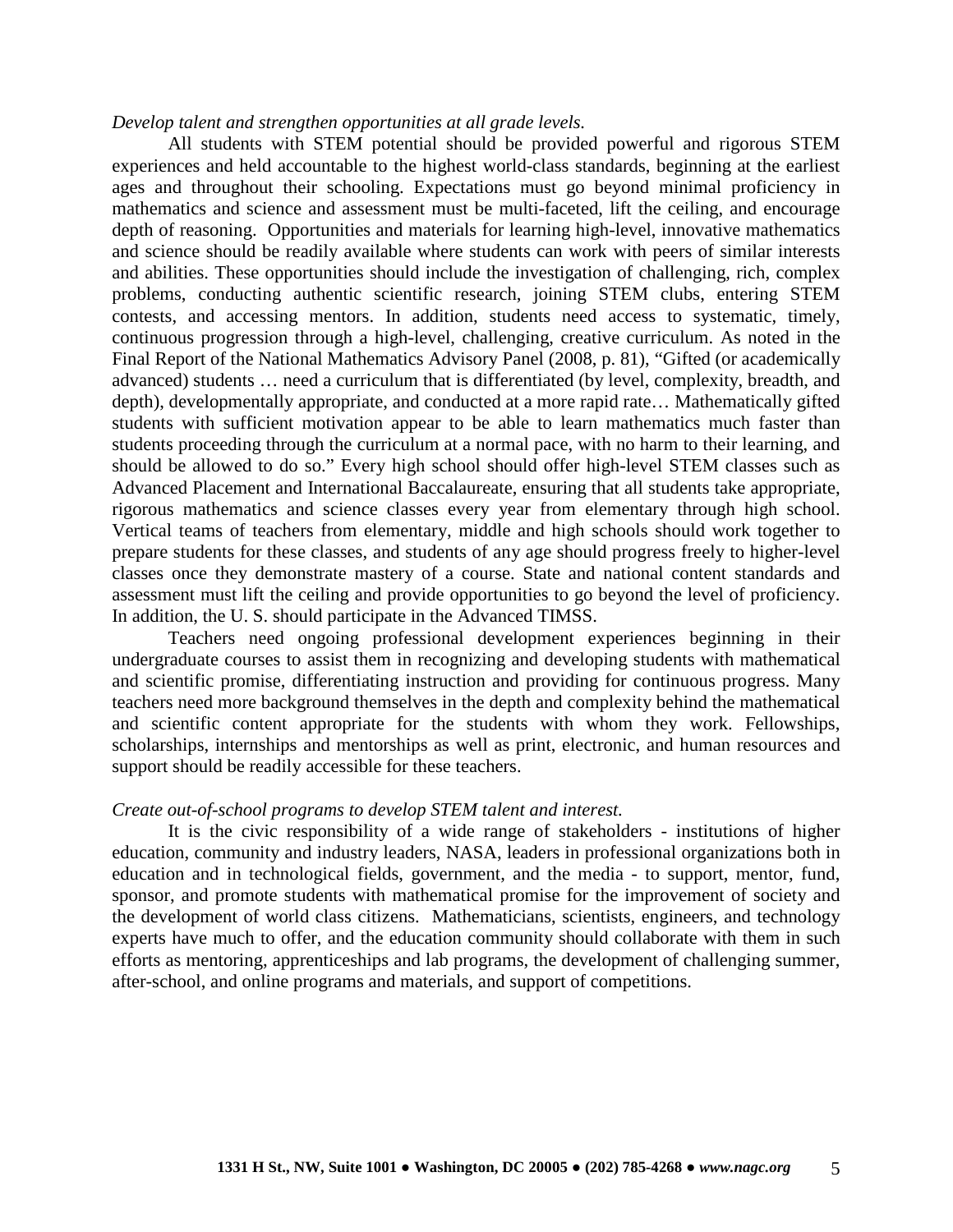## *Discover the Potential*

In 1980, the National Council of Teachers of Mathematics (NCTM) made a bold statement, "The student most neglected in terms of realizing full potential is the gifted student of mathematics." Research shows this is very similar in science. As test scores indicate, progress since that time in addressing this need has been slow or nonexistent. Clearly, our present system of STEM initiatives is failing. This is especially true for students from economically disadvantaged backgrounds. The first step in nurturing STEM potential is identifying and developing it in students. We must approach this task with fresh eyes and broadened minds.

# *What does the research tell us?*

Research shows that STEM talent is not one-dimensional nor is it the same for all those who possess this gift (Davidson & Sternberg, 1984; Frensch & Sternberg, 1992; Krutetskii, 1976/1968; Sheffield, Bennett, Berriozabal, DeArmond, & Wertheimer, 1999; Sriraman, 2002; Adams & Pierce, 2008). In 1994, the National Council of Teachers of Mathematics (NCTM) Task Force on the Mathematically Promising made recommendations regarding identification and programming (Sheffield, Bennett, Berriozabal, DeArmond, & Wertheimer, 1999). The task force defined mathematical promise as a function of ability, motivation, belief, and experience or opportunity. This definition used the words "mathematical promise" deliberately in order to include students who have been traditionally identified as gifted and to add students who have been traditionally excluded from rich mathematical opportunities that would allow for talent identification and development. (Sheffield et al., 1999). Unlike the NCTM, the National Science Teachers Association (NSTA) has not yet convened a task force to study the identification of and programming for scientifically promising students. Furthermore, NSTA currently has no position papers written expressly about identifying scientifically promising students. Thus, little attention has been given to both the identification of scientifically promising students and programming to meet their needs. In 1988, Paul Brandwein identified three factors for predicting high ability in science: genetic (e.g. high math ability, good neuromuscular control), predisposing (e.g. curiosity, persistence), and activating (e.g. opportunity). Gardner has included the naturalist intelligence within his multiple intelligences (1995). Both researchers address the important role creativity plays in the development of science talent.

Perhaps because standardized intelligence and achievement tests have been vetted so widely and carefully for statistical purposes, they are the most widely used measure for identifying gifted students, including mathematically talented students (Callahan, Hunsaker, Adams, Moore, & Bland, 1995; Sowell, Bergwell, Zeigler, & Cartwright, 1990). However, these tests may not identify many students who are truly gifted in mathematics because they concentrate on tasks that do not require students to think and reason in ways that mathematicians do (Sheffield, 1994). Moreover, the NCTM task force states that traditional methods of identifying gifted and talented mathematics students, such as by way of standardized test scores, may be used to limit rather than broaden the pool of students identified as mathematically promising. Having reviewed research on identification procedures, Sowell et al., (1990) concluded that the use of more than one instrument is the most desirable. This is especially helpful in identifying students from disadvantaged backgrounds with mathematics potential. "NAGC believes that assessments selected for use in the identification of gifted students must be sensitive to and appropriate for the characteristics of the students being assessed and must aim to be inclusive of students from different cultures, races, and economic circumstances. Program administrators should choose the most valid and reliable assessments for their population of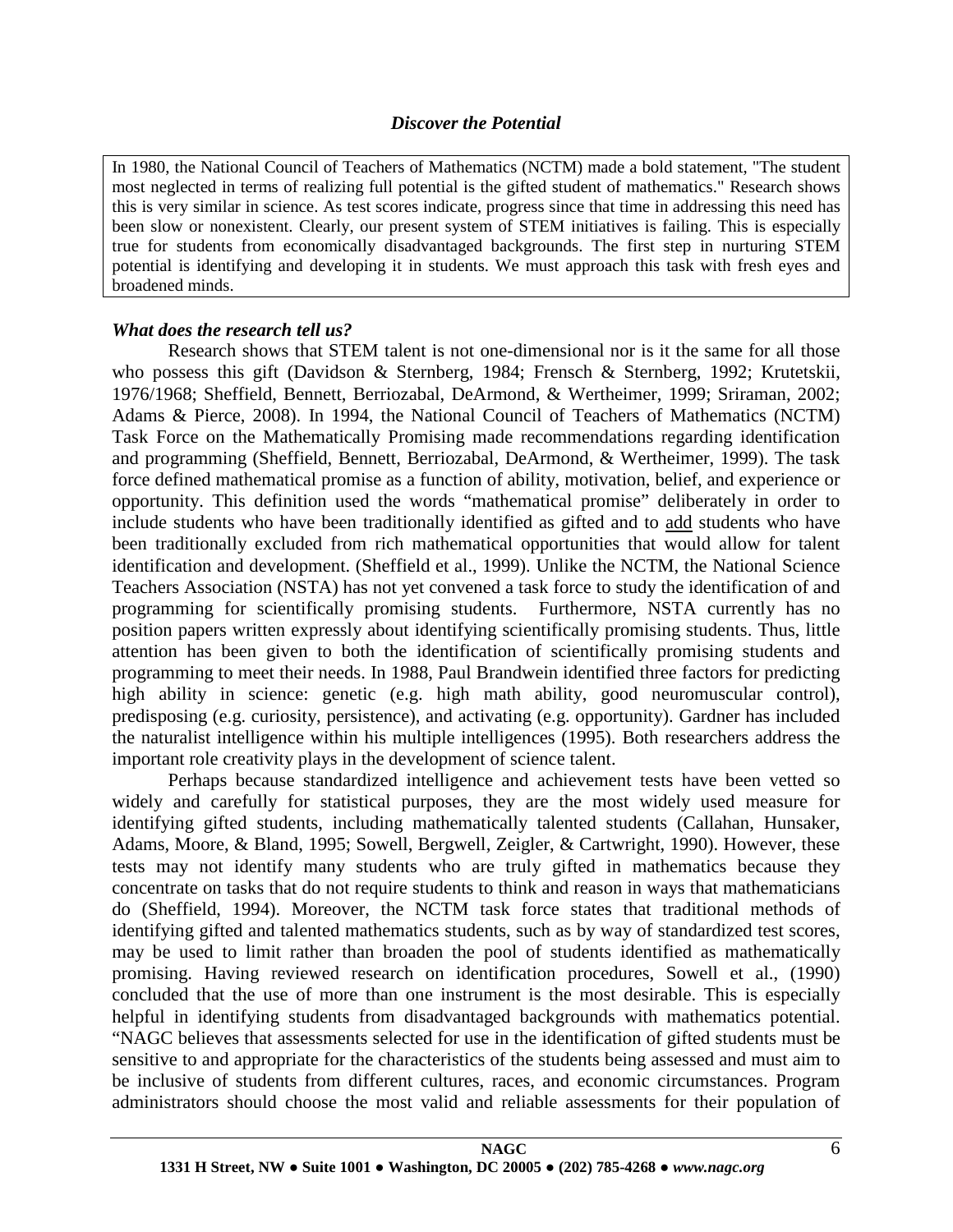students and programs and use them appropriately for selection (see Lohman, 2005). However, it is also imperative that test users and policy makers understand that alternative type assessments are not panaceas to the issue of under-representation, each come with limitations in terms of reliability and validity, and that these types of assessments should never be used isolation to identify gifted children." (NAGC, 2008, p. 8) Likewise, there is no one assessment that can be used to identify science talent. A standardized test of science achievement and a standardized intelligence test are most commonly used by schools to identify students gifted in science. Both Brandwein (1995) and Gardner (1995) suggest actually observing students as they design and work through an experiment; using the same processes scientists use might be a more authentic way to discover science talent. The problem with this notion is that there is little science occurring on a regular basis in elementary school. If clearly articulated, challenging, inquirybased, authentic activities are not used in the classroom, there will be little chance to observe science talent.

# *What are the implications for action*?

Each of the factors in the NCTM task force definition of mathematical promise - ability, motivation, belief and experience, should be used as part of the process to help discover the potential in students with mathematical promise. A wider range of instruments and creative use of existing instruments are needed to identify mathematical ability. For example, standardized tests used off-level, such as testing seventh grade students on the mathematics portion of the SAT, may be an appropriate assessment of analytical thinking for younger students since younger students have generally not had explicit instruction in the areas being tested, and in this way, the test provides a sense of mathematical reasoning abilities. This method has been used in the Study of Mathematically Precocious Youth (SMPY) for over 35 years and has identified hundreds of thousands of students who outperform the students for whom the tests were originally developed. Longitudinal studies show that scoring well on the SAT-M in middle school is a good predictor of participating in STEM majors and STEM careers (Lubinski and Benbow, 2006).

However, focusing solely on mathematics or scientific achievement, be it grades or test scores, may not identify those students who possess or are capable of developing creative mathematical and scientific thinking. As noted in the NAGC (2008, p. 2) position paper on *the Role of Assessments in the Identification of Gifted Students*, "Identification of gifted and talented students should not be based on a single assessment. Rather, multiple pieces of evidence should be collected that measure different abilities and characteristics aligned to the gifted program's definition, goals, and objectives." In addition, ability, including the structure of the brain, is not fixed and develops with appropriate challenges. With the right support from peers, educators and families, and mathematics and science that is relevant for them, those students with potential could blossom into talented mathematicians, scientists, or engineers. Additionally, there are students who have not been given appropriate experiences to demonstrate their talents in the STEM fields. Some of these students come from impoverished backgrounds, and others come from classrooms in which they never had the opportunity to solve interesting non-routine problems or conduct scientific experiments or research. We need to seek these students and nurture their potential.

How can this be accomplished? Unless parents, educators, and society in general believe in and do not disregard students who may have fewer opportunities, less exposure to excellent teachers and have traditionally been overlooked due to gender, socioeconomic status, or race, we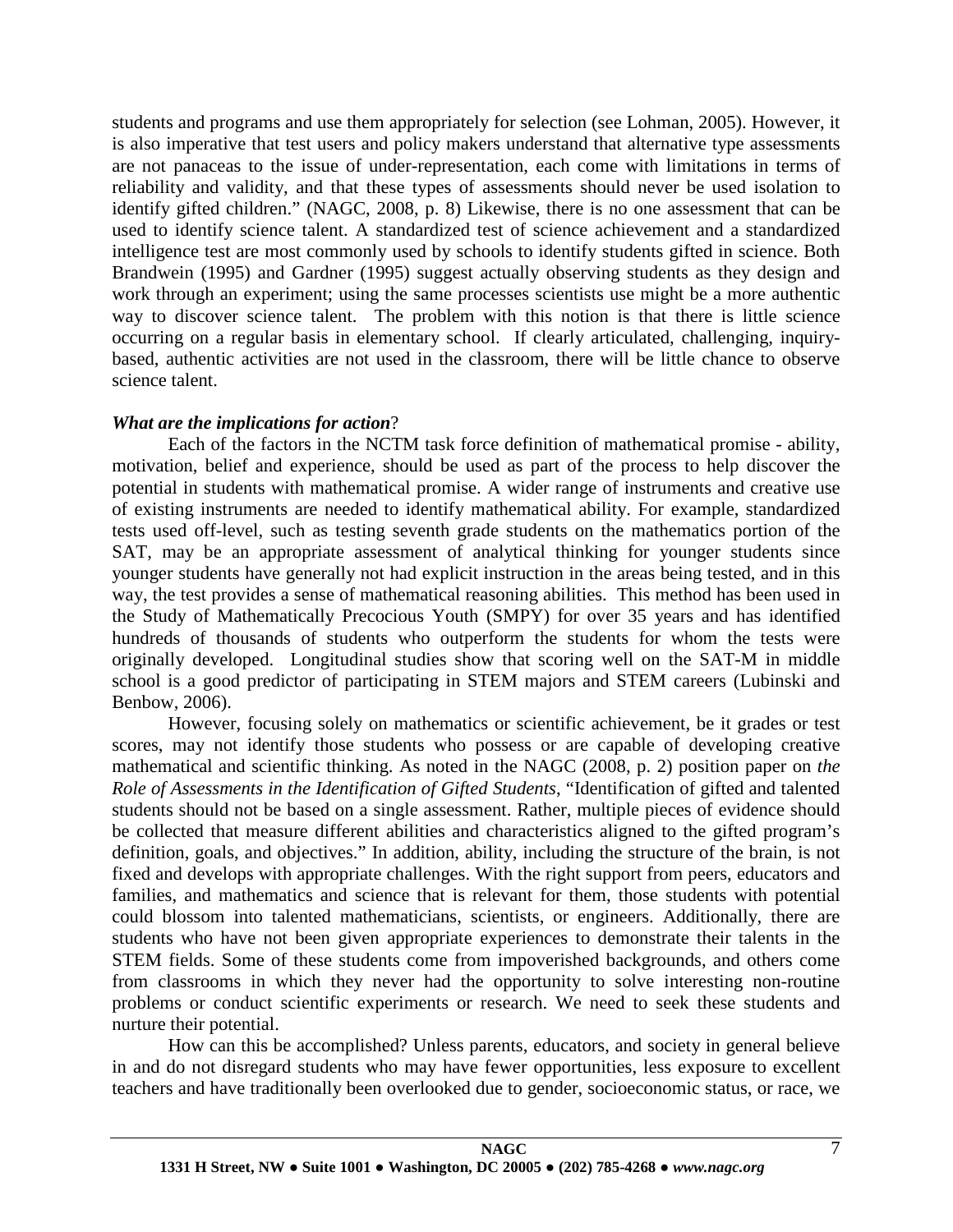will miss another opportunity to find students with STEM talent that are desperately needed. We must move beyond standardized testing and broaden our identification measures for identifying promise in STEM fields. Research-based rating scales to identify behavioral characteristics of mathematically talented students, such as eagerness to solve challenging problems, enjoyment in solving mathematical puzzles, exhibiting strong number sense, and solving problems in creative and unusual ways, can be used to uncover math potential in students (Gavin, 2005). Informal observation by teachers during performance tasks and follow-up interviews of students may also help to increase the likelihood of an inclusive and valid identification process. Offering students an interesting high-level mathematical task and seeing how students approach this task can uncover creative mathematical potential in students who may not score well on standardized tests and/or do not do well with memorizing math facts or basic computation. It is important to note that Krutetskii specifically identified swiftness, computational ability, memory for formulas, and other details as "not obligatory" though useful characteristics of mathematical giftedness (Krutetskii, 1976/1968; Sowell et al., 1990). We must look beyond the ability to compute quickly to find students who may be our future mathematicians.

Other identification measures that might be used to supplement standardized tests might include parent/self/peer nominations, measures of creativity, measures of non-verbal ability, student portfolios, and/or projects. Gavin and Adelson (2008) have outlined limitations of various specific individual measures for identification. Along with others, they recommend ongoing use of multiple measures of identification, including both qualitative and quantitative measures, to help insure a more inclusive procedure, as mathematical talent in students can and does manifest itself in unusual ways and at different times. Similarly, to nurture science talent, we first must find students who exhibit these characteristics. Although scores on intelligence tests and science achievement tests can provide some assistance in identifying science talent, alternate measures such as the Group Embedded Figures Test should also be used. Checklists or rating scales developed to address the personality traits of scientists (Adams, 2003) may also provide data to assist with identifying science talent. Creativity tests may add another dimension to the identification process. If observation is an importance process in finding science talent, then we need observation instruments that can be used to gather data about students' ability to plan, carry out, and complete a scientific investigation as well as to identify the extent to which students' use basic (e.g. classifying) and integrated (e.g. controlling variables) science process skills (Adams, 2003).

It would be much more fruitful if teachers thought of themselves as talent scouts always seeking new students rather than working as gatekeepers when selecting students for high-level STEM courses and programs. Finally, once students' levels of potential have been discovered, their talent and enjoyment of mathematics and science needs to be nurtured so that they will continue to pursue STEM fields and perhaps become our next generation of creative mathematicians, scientists and engineers.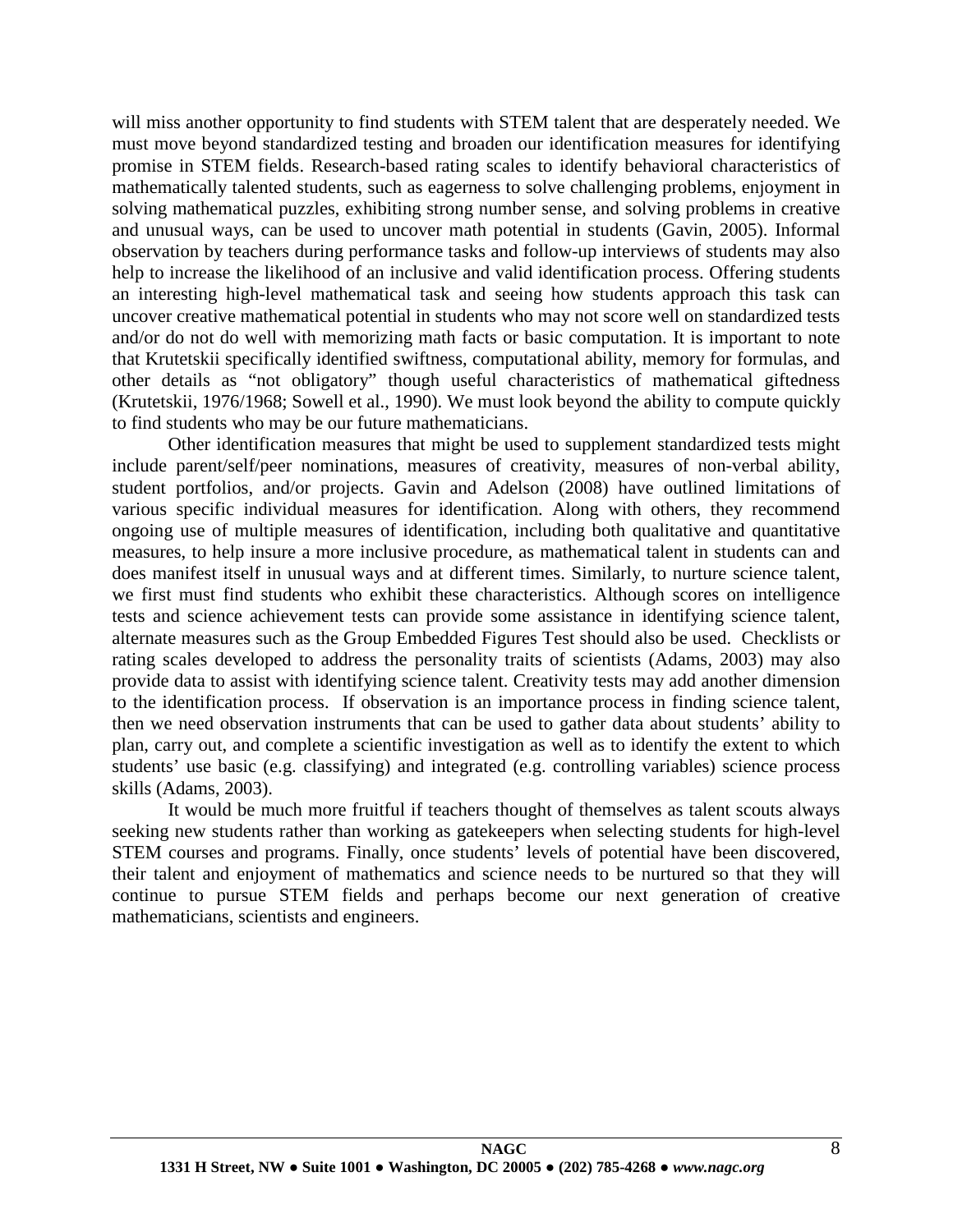# *Develop Talent and Strengthen Opportunities in Elementary and Early Childhood*

A chief concern with mathematics and science instruction in the United States today is that some of the most promising students are being neglected due to educational initiatives such as No Child Left Behind. An ongoing rationale for this neglect comes from the misconception that if promising students are left alone, they'll succeed academically.

## *What does the research tell us?*

The notion that promising students will succeed on their own is of course erroneous. (National Bureau of Economic Research [NBER], 2007) empirically illustrate that this neglect of promising students is taking place in the Chicago Public School Corporation with students who are deemed capable of passing the state standardized test. Teachers have been told to, "cross off the students who, if handed the test tomorrow, would pass" (p. 1, NBER, 2007). DeLacy (2004) substantiates this point with data to suggest that average achievers are learning the most and the highest achievers are learning the least in the current school context. Similarly, a study by the Fordham Institute indicates that low achievers are experiencing significantly more improvement in math relative to high achievers (Loveless, Farkas & Duffet, 2008). Data from their studies further indicate that teachers pay greater attention to low performing students than they do high performing students. Clearly, the most promising young mathematicians and scientists are not being served. According to Chamberlin (2005), advanced mathematics students left alone are in danger of perishing academically

In a recent study, Bain, et al. (2007) asked pre-service teachers to respond to the prompt, "Children who are truly gifted are likely to excel even if they do not receive special services." An astounding 76% of the pre-service teachers felt that these students would do well without any intervention(s). It is possible if the measure of mathematical and scientific competency is a state standardized assessment that promising students will do well. The problem however, comes about when promising students in the United States, who have not been challenged, compete with international students who have been challenged. International students typically fare much better than the American student who has been left unattended Feldhusen and Kroll (1991) documented empirically that the lack of challenge among kindergarten and elementary students led to a reduction in positive attitudes toward an academic area, including mathematics and science. Tomlinson, et al. (1994) document that some teachers use students of promise as tutors for struggling classmates as a substitute form of challenge rather than taking time to provide them with advanced instruction.

## *What are the implications for action?*

The NBER (2007) findings are troubling. This study shows that classroom teachers are implicitly, and sometimes explicitly, encouraged to neglect students of great promise as well as students requiring significant remediation. One implication is that high-stakes federal and state assessment and accountability systems such as No Child Left Behind need to be reworked so teachers will have an impetus to instruct and pay attention to all students. NBER suggests that using growth models and gain scores might provide schools with a drive to educate all students rather than simply students just under the proficiency demarcation. Another implication is that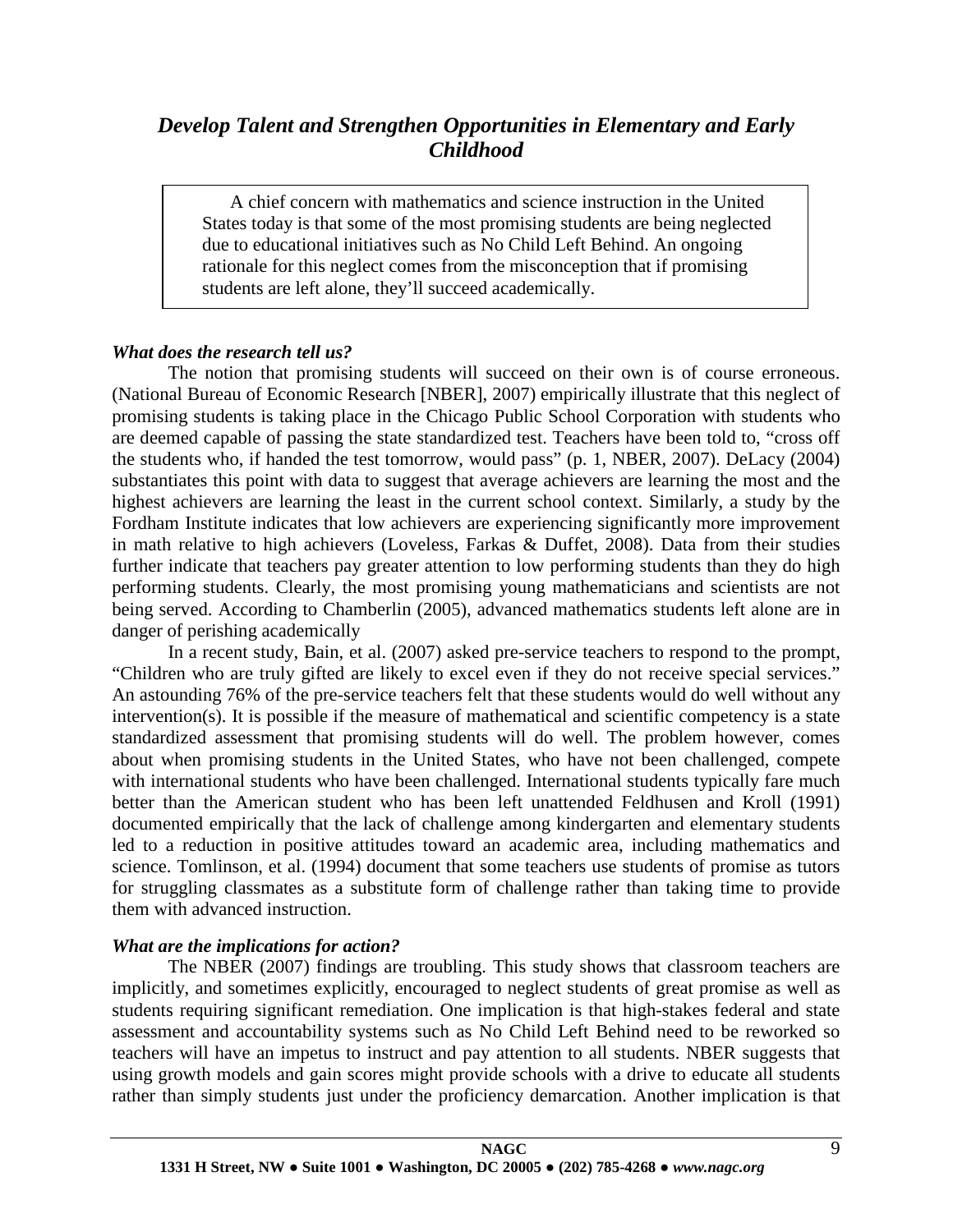differentiation of instruction could be a key element in advancing, although this requires professional development and experience in order to be most effective.

The Bain, et al. (2007) study suggests that it has become acceptable to neglect the gifted student in the elementary classroom. To rectify this problem, increased training in gifted education as well as increased knowledge and cognizance of how curricula are created must be addressed so excessive redundancy can be avoided and coherence can be accomplished in curricula and standards (Schmidt, Wang, McKnight, 2005). Excessive redundancy in curricula can cost as much as a half-year of instruction time.

Ginsburg, et al. (2006) state that few early childhood educators have had (any) preparation in early childhood mathematics. This is not a trivial problem as the formation of concepts at a young age is critical to success at mature ages. It's a safe generalization that the same could be said for science. Undergraduate coursework in mathematics and science content and pedagogical content knowledge needs to be included in teacher preparation for early childhood and elementary teachers as this is perhaps the most critical developmental period for number sense, the basis for much of mathematics and science. Professional development in content knowledge and pedagogical content knowledge in the STEM fields as well as in differentiation and gifted education should continue throughout a teacher's career. In addition, vertical teams of teachers should work together to ensure continuous progress for all students, including those at the top.

The Feldhusen and Kroll (1991) study suggests that boredom is a regular component of the classroom among gifted students, however this need not be the case. It would therefore not be surprising to walk into an elementary mathematics or science classroom to see students of promise disengaged from the content. Boredom can lead to educational complacency. To arrest this problem, teachers need to seek curricula that actively incorporate creative, challenging, and engaging mathematics and science tasks in the elementary classroom. A focus on genuine mathematical problem solving and inquiry in science courses is a step in the right direction. Other opportunities should include access to STEM clubs and contests and mentors in the STEM fields for all students.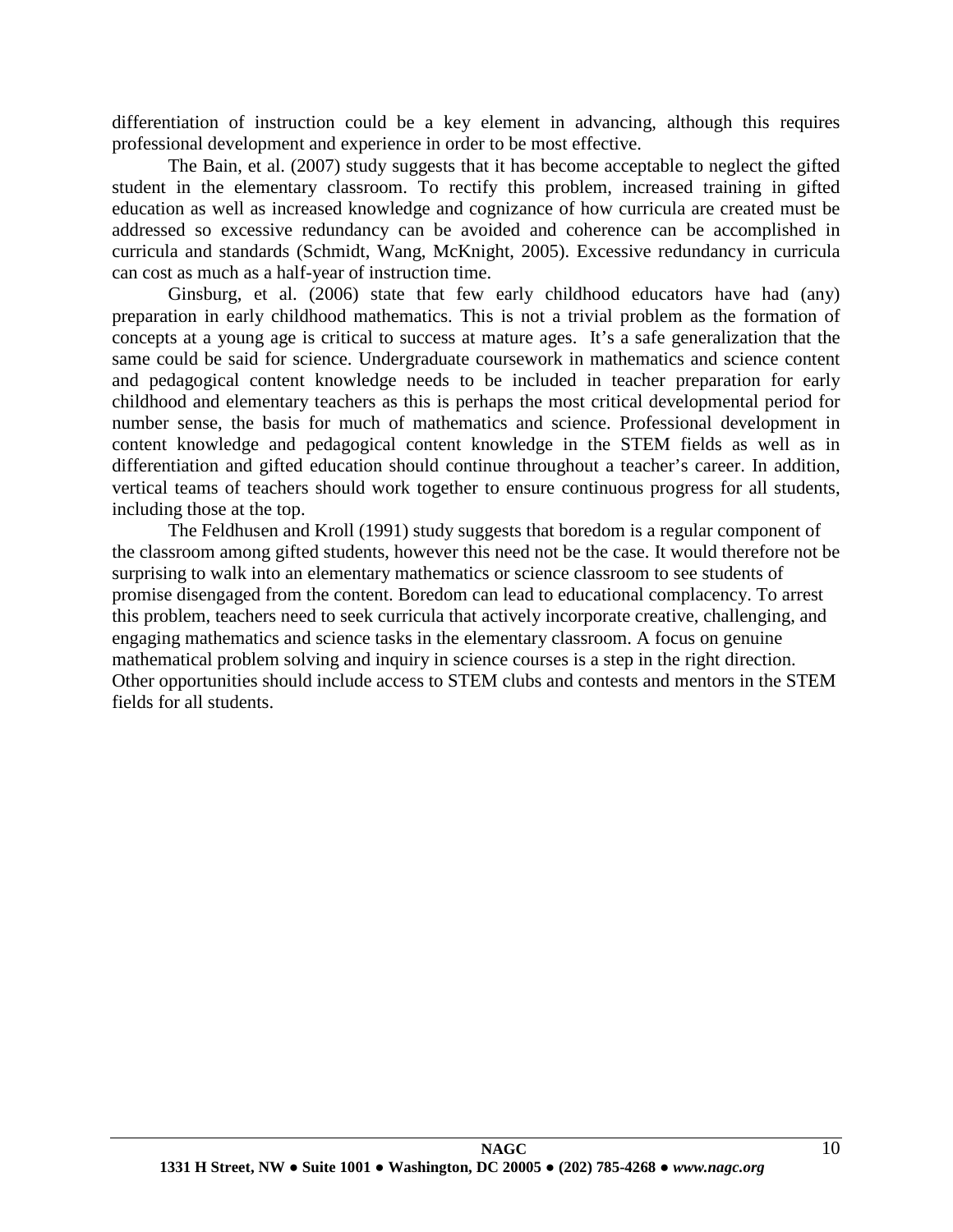**The United States risks losing its edge in the 21st century if our brightest students cannot apply scientific and mathematical knowledge to problems that challenge them in the real world to the degree that students in other nations can.**

# *What Does the Research Tell Us?*

 In the most recent analysis of the results from the 2005 National Assessment of Educational Progress (NAEP, 2005) we know that America's students in math and science are still lacking in basic content knowledge, problem-solving skills, and high-order thinking skills. Nationally, 71% of eighth graders scored below the Proficient level on the NAEP in science, indicating that they lack the knowledge necessary to apply scientific concepts and principles, while only 3% performed at the Advanced level. At twelfth grade, 82% were below proficient and just 2% reached the advanced level. Essentially, the percentage of eighth grade science students scoring at or above Proficient in 2005 has not improved since 1996 and worse still, the percentage of students at the Advanced level has declined. Even more distressing is the fact that twelfth grade science scores at all levels declined, including a decline from 3% at Advanced to 2%. Unfortunately at twelfth grade, scores on tests for all fields of science - earth, physical, and life - declined significantly from 1996. Scores on the ACT exam indicate students are unprepared for college level work. For example, on the ACT Science Test, only 28% of all students' scores indicated a readiness for college science (ACT, 2007), and only 5% of African American students met this benchmark. On the international level, American 15-year-olds scored an average of 489 points on the 2006 Program for International Student Assessment (PISA), which measures science literacy, down from 491 in 2003 (Cavanaugh, 2007). According to a report on the Third International Mathematics and Science Study (TIMMS) (USDOE, 1996), if "an international talent search were to select the top ten percent of all students in the 41 TIMSS countries combined," only 13 percent of US students in science would be selected compared to 31% of Singaporean students, 18% of Japanese students, and 19% of those in the Czech Republic."

Eighth grade students at the *Basic* and *Proficient* levels scored higher on the mathematics portion of the 2007 NAEP than in previous years (NAEP, 2007). Although the percentage of students at or above *Basic* increased 19 points from 1990 to 2007 and the percentage of students at or above *Proficient* increased 17 points, the percentage of students at or above *Advanced* during the same time period increased by only 5 points (NAEP, 2007). Asian/Pacific Islanders scored significantly higher than other racial/ethnic groups at all levels, with 17% scoring at or above *Advanced* compared to only 9% of White students, 2% of Hispanic and American Indians and 1% of Black students. Seniors in the class of 2007 performed better on the ACT Math Test than they did on the Science Test, with 43% meeting or surpassing the College Readiness Benchmark (ACT, 2007). On the downside, this means only 43% of students taking the ACT are prepared to be successful in college course work. However, only 15% of those taking the minimum core high school courses (Algebra I, II, and geometry) were deemed ready to take a college algebra class. Of those who took trigonometry in addition to the core classes, 40% met or surpassed the benchmark (ACT, 2007). Although math was not tested in as much depth on the 2006 PISA as science, U.S. students still performed poorly. Their average score was 474, 24 points below the international average for industrialized nations. In fact, only Italy, Greece, Turkey, and Mexico scored lower (Cavanaugh, 2007). The Education Longitudinal Study (ELS)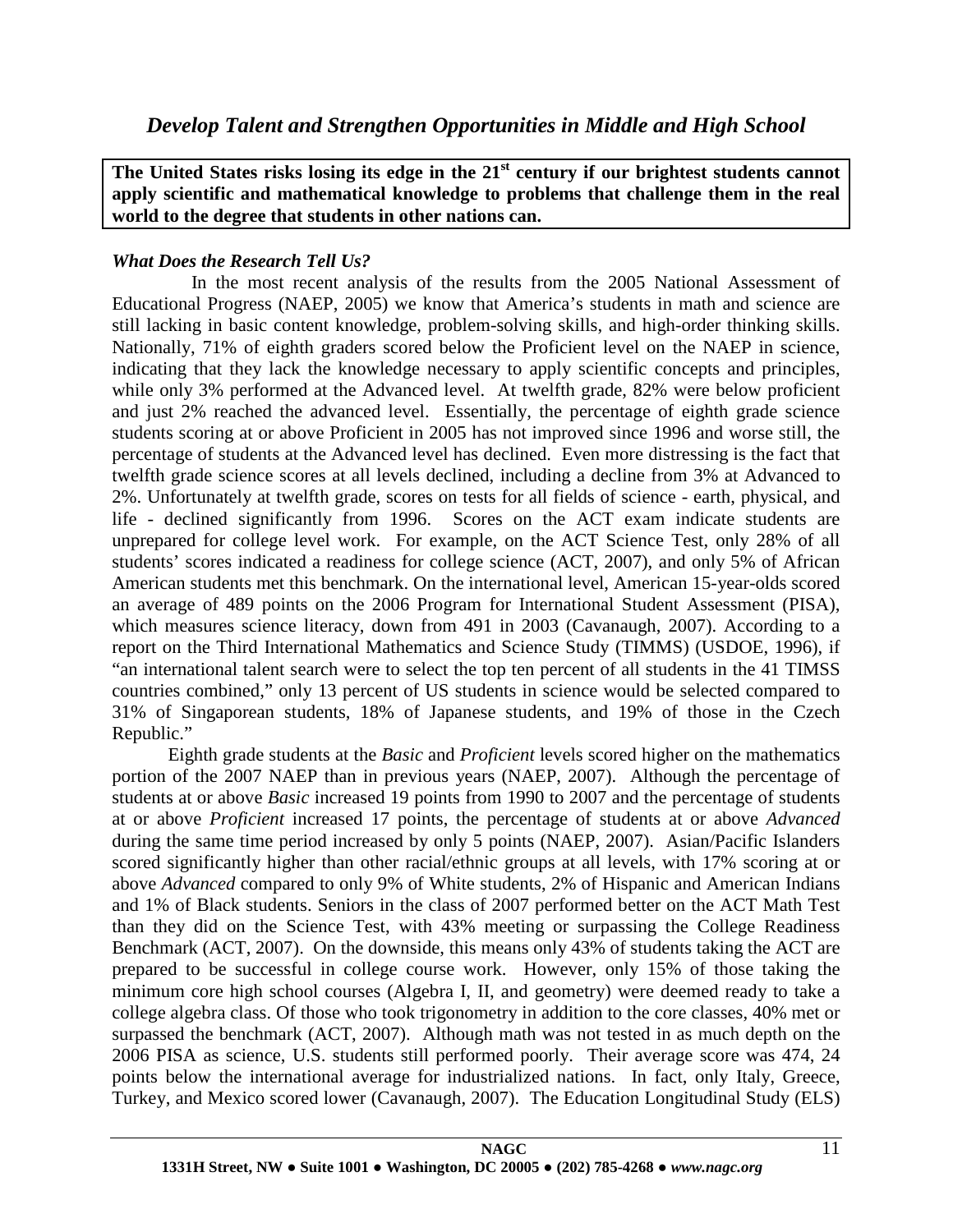followed a national sample of tenth grade students in 2002 who were re-assessed in  $12<sup>th</sup>$  grade in 2004 (NCES 2007). This assessment of their mathematics performance looked at both specific skills and overall performance. The specific skills were leveled from simple arithmetic operations using whole numbers to solving complex multi-step word problems. While 96% of seniors reached proficiency in simple arithmetic operations, the percentages reaching proficiency decreased as the skill level increased. At the highest skill level, only 4% of seniors were proficient in solving complex, multi-step word problems.

What is happening in middle and high school classrooms that causes such abysmal showings on national and international assessments? Why do even our brightest students wane in comparison to bright students in other nations? We know that there is little instruction occurring in elementary science for students in general and gifted students in particular (Adams & Pierce, 2008), implying that many gifted students do not begin a serious study of science until middle school. Unfortunately, several studies of middle school science texts indicate they are inadequate, contain irrelevant material, are fraught with misconceptions, and are not conceptually-based, leading to content that scratches the surface on many topics and covers nothing in depth (AAAS, 2002, Hubisz, 2003). Since these texts are selected for general use in middle school science, these issues affect all students, whether identified as gifted or not. Teachers may not be adequately prepared to teach mathematics or science, especially at middle school. Many never had laboratory experiences themselves and have little inclination to set up one if the text they are using doesn't suggest appropriate labs (Hubisz, 2003). In mathematics, many have only experienced lectures and have not been actively involved in solving complex problems themselves. This makes it difficult to lead these types of experiences for students. In addition, there may be a disconnect between students' (and their parents') notions of the amount of math and science required for certain career choices. In a study of adolescent girls who were considering a science-related career, Adams (1994) found that many had no notion of the amount of math and science that would be required to meet their career goals, and in some cases had not planned on taking math beyond algebra

# *What are the Implications for Action?*

Scores at the most advanced levels of national and international assessments demonstrate the need for clearly articulated, scientifically accurate, relevant, science and mathematics curriculum. High-stakes state and national assessment must move beyond minimal levels of expectations and lift the ceiling for our highest-achieving students. Schools must offer more advanced courses in math and science with highly qualified math and science teachers to teach these courses, as well as focusing the teaching on challenging material. If students are choosing to pursue careers in STEM fields by middle school, then it is vital that good science, mathematics and career planning begin early, particularly for gifted students. Teachers must be prepared to meet the needs of all students, including advanced students. An overemphasis on students who have not reached proficiency often prevents teachers from meeting the needs of students in their classes who have reached and often surpassed proficiency.

All middle and high schools must offer high-level mathematics and science courses, including Advanced Placement, International Baccalaureate, and quality dual-credit college courses at the high school level. To prepare for these courses, teachers must work together in vertical teams from middle grades through high school to plan articulated experiences to ensure continuous progress, interest and readiness for greatly increased numbers of students.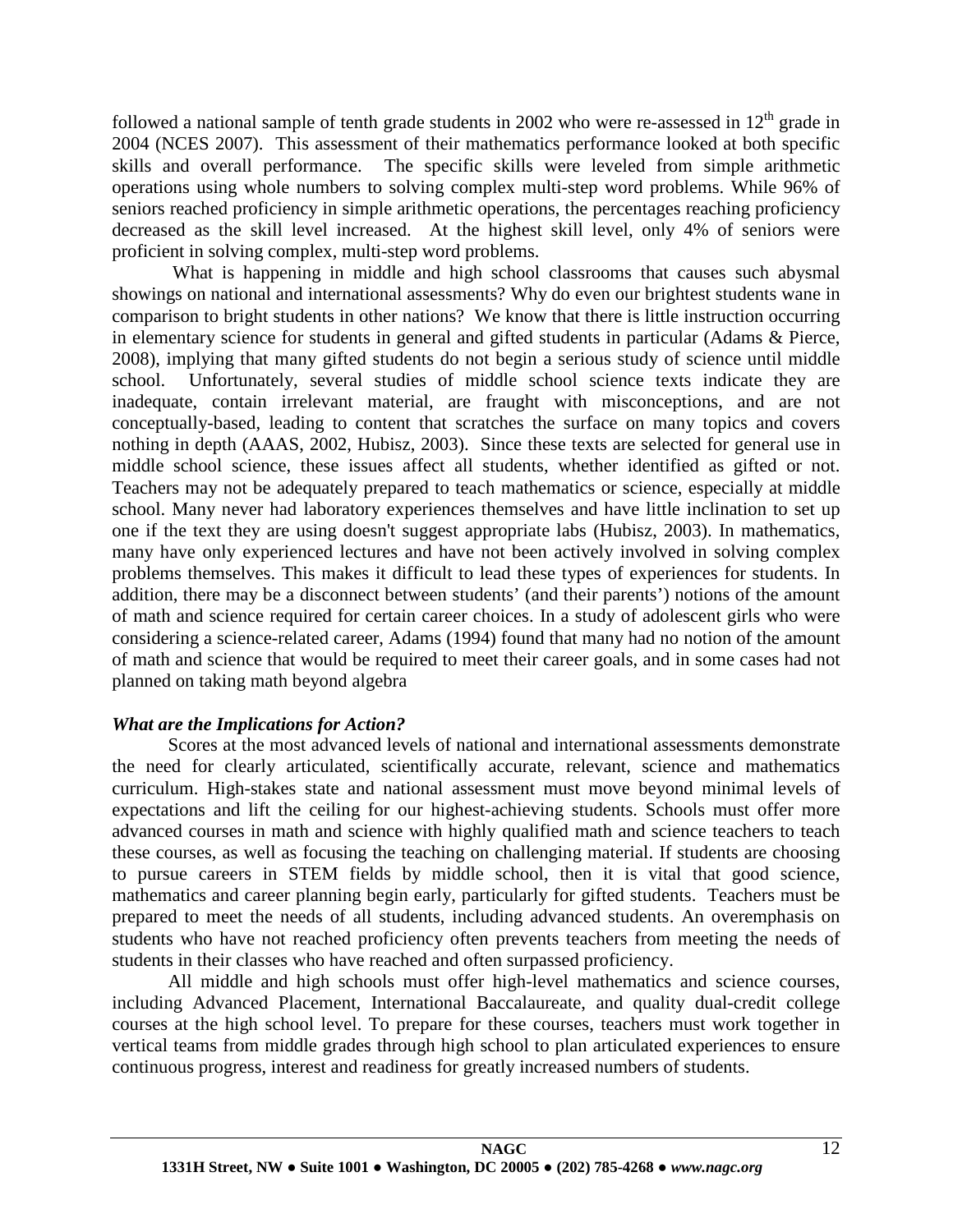# *Create Out-of-School Programs to Develop STEM Talent and Interest*

Elementary school curricula play a key role in establishing mathematical and scientific foundations for all students. As addressed in other paper(s) in this series, however, few promising students get the foundation they need to succeed in mathematics and science at upper levels. Another source of enrichment and talent development for many gifted students is found outside of schools. These programs held after hours, on weekends, or during the summer attract young people who are interested in investing free time to learn about STEM and interact with other youth with similar interests. Based on preliminary evidence, they play an especially important role in developing talent of secondary students.

# *What does the research tell us?*

 Two important points must be noted. First, many gifted adolescents have uneven profiles; that is, they can demonstrate gifts in one area but low competence or even a lack of ability in another area (Winner, 2000a, 2000b; Newman & Sternberg, 2004). For example, some students have great acuity in mathematics or spatial visualization but little in verbal reasoning. Second, each subject area has its own trajectory, and passage from one stage of talent development to the next takes place at different ages in different subjects (Simonton, 1989; Simonton, 1991a; 1991b). For example, mathematical abilities can be harnessed and recognized early (Feldman & Goldsmith, 1986), while the accumulated experience and content exposure necessary to produce historical analyses makes it hard to recognize talent in humanities, such as history, until adolescence. Talent development involves successive transformations of abilities into competencies, competencies into expertise, and finally expertise into scholarly productivity (Jarvin & Subotnik, 2006). The progression from one stage to the next results from an interaction of personal and environmental factors, and, although the age at which one reaches each stage is domain-specific, the middle stage, developing competencies into expertise, represents a "make it or break it" point with regard to continuing pursuit in a domain. This transition will typically take place in adolescence. Schooling, particularly at the secondary level, is usually not rich enough to support transforming high-level talent development in mathematics and science into creative productivity. Unless the school has specialized curricula, including research seminars or apprenticeship programs, almost all advanced talent development happens after school and in the summers. Three out-of-school program models exist to identify and develop STEM talent:

- Apprenticeship/laboratory programs after school or summer programs focused on providing hands-on opportunities to work in an authentic STEM context such as a laboratory, hospital, or museum;
- Competitions STEM national contests for middle and high school age students;
- Summer and after-school courses for middle and high school students.

Subotnik, Edmiston, and Rayhack (2007) reviewed websites from over 100 out-of-school programs and came up with the following analysis.

# *Apprenticeships/Laboratory Experiences.*

Apprenticeship/laboratory programs provide introductions by mentors into professional networks and associated values. Fifty percent of the apprenticeship and laboratory programs reviewed by Subotnik et al. require both verbal and mathematics standardized test scores for participation and all require some expression of STEM interest for admission. Many of the programs, especially those that have been in existence for many years, boast that their alumni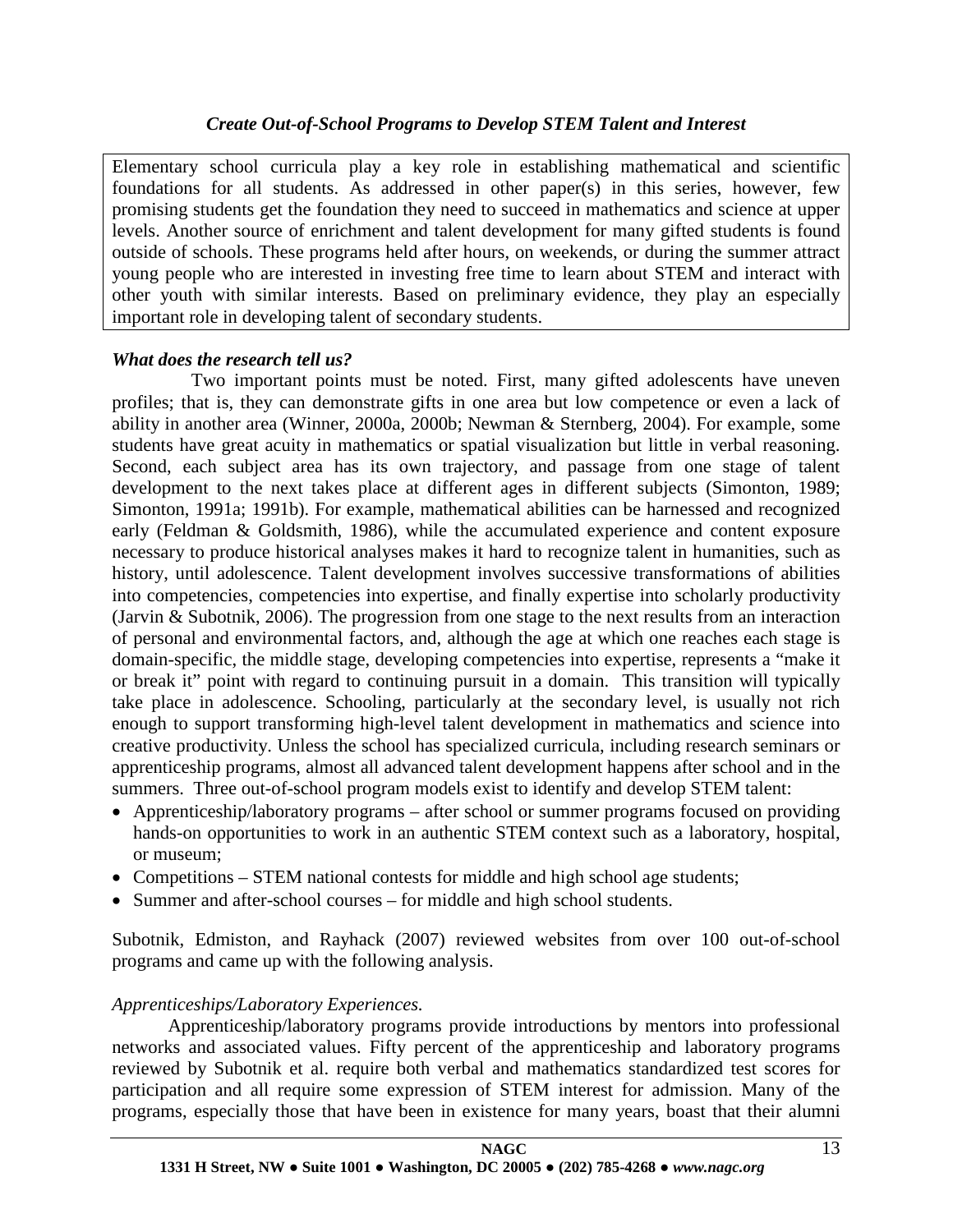perform well in competitions and go on to university majors and careers in STEM.

## *Competitions*

Competitions, e. g. Mathcounts, in general, aim to promote STEM fields and make them accessible to a wide variety of students. For that purpose, initial entry pre-requisites are minimal and are based on the assumption that if someone wants to spend the time on competing, they must be interested in the subject. The prizes and scholarships they provide can be very useful in making such interest into a reality. In particular, the Intel Science Talent Search notes six decades of excellence on their website. Alumni of this program hold more than 100 of the world's most coveted science and mathematics honors, including 6 Nobel Prizes, 3 National Medals of Science, 2 Lasker awards, 10 MacArthur Foundation Fellowships and 2 Fields Medals.

# *Summer and After School Courses*

Adolescents who are not satisfied with the quantity or quality of their schools' STEM curriculum can take summer and after school courses at various universities. Subotnik et al. examined 19 providers of enrichment courses that offer talented students classes that are challenging and stimulating including those under the Talent Search umbrella. Seventeen of the providers have admissions criteria, 11 of which include STEM related criteria. Sixty-three percent of these programs do require some type of testing for entry. Again, selection criteria emphasize general knowledge and abilities, rather than targeting STEM specific knowledge, abilities, and interest.

# *Implications for Research, Policy, and Practice*

Information about the opportunities available by way of out of school programs is not widely accessible to school counselors. Nor do many students have the support of peer groups, educators, or families to seek existing opportunities. In many areas of the country, opportunities to pursue STEM interests outside of school are not readily available. The high costs of some programs also put them out of reach for some talented students, although scholarships are available at times. Teachers, administrators and counselors should work with parents and interested community members to offer programs, ensure that information is disseminated and to encourage students to take advantage of interesting and challenging experiences such as competitions, mentorships, apprenticeships, math and science clubs, and summer and afterschool programs.

Further, rigorous studies to demonstrate the effectiveness of out-of- school programs to funders and government agencies are needed. The scarcity of such studies is most likely due to the fact that foundations that support these programs do not provide sufficient funding for evaluations. Currently there is evidence that there is greater student achievement in fast-pace courses of the Talent Search model than in school settings (Olszewski-Kubilius, 2007). Additional research to explore whether one program model is more efficacious than another at particular stages of talent development in STEM is also needed. A strong research agenda will be able to enhance what is known about practice and about the role of out-of-school instruction -- that it meets a crucial need by providing talented young mathematicians and scientists with expert instruction, a challenging peer group, and socialization into the values of these important disciplines.

*Approved November 2008*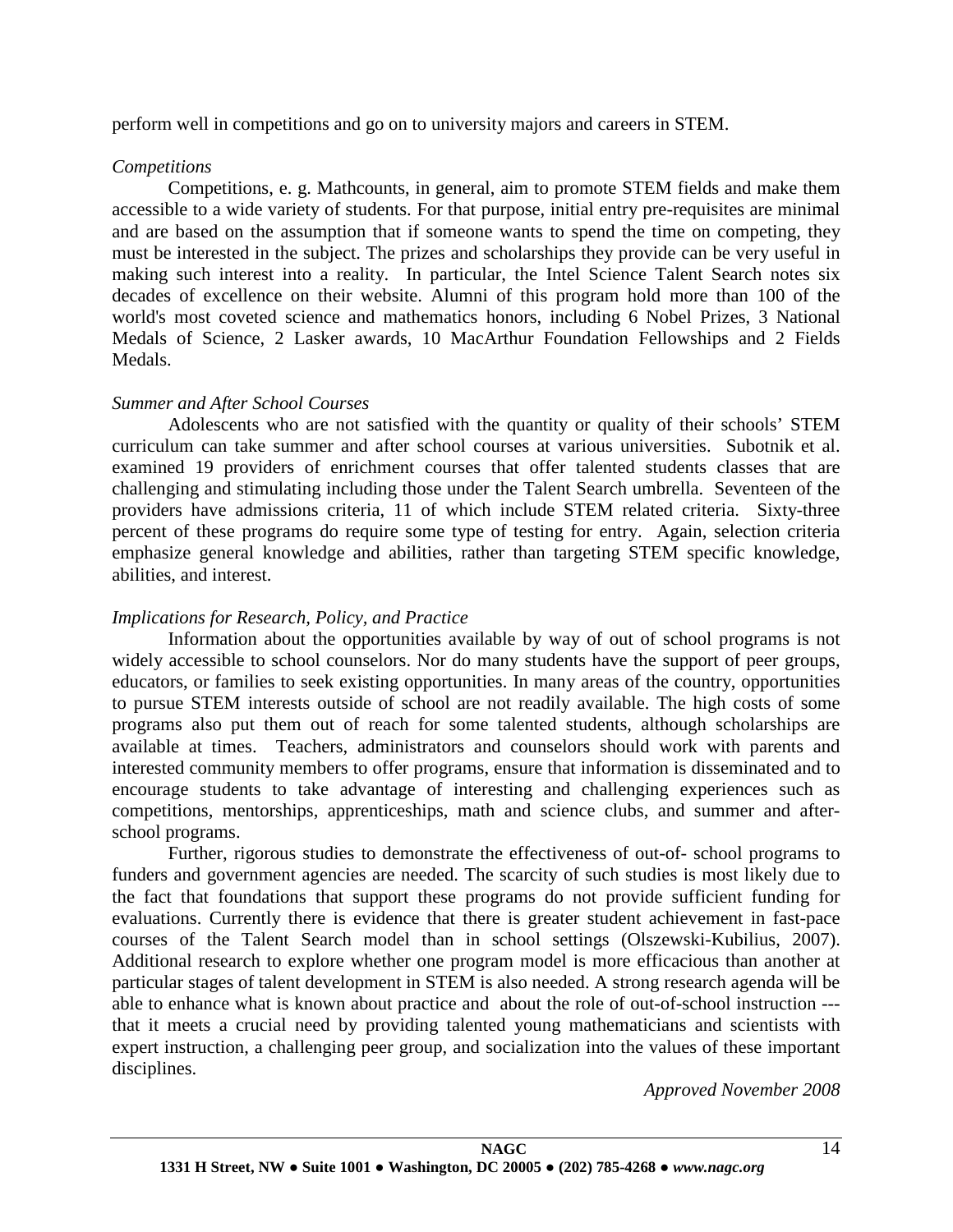### **References**

- ACT. (2007). *2007 ACT college readiness report news release*. Retrieved December 10, 2007, from [http://www.act.org/news/data/07/index.html.](http://www.act.org/news/data/07/index.html)
- Adams, C.M. (2003). Talent development in science. In P. Olzewski-Kubilius, L.Limburg-Weber, & S. Pfeiffer (Eds.), *Early gifted: Recognizing and nurturing children's talents* (pp. 19-38). Waco, TX: Prufrock Press.
- Adams, C. M. (1994). *Determinants of gifted middle school and high school females' intentions to pursue a career in science: A test of the theory of planned behavior.* Unpublished dissertation. University of Virginia, Charlottesville, VA.
- Adams, C. M., & Pierce, R. L. (2008). Science, elementary. In Plucker, J. A., & Callahan, C. M., (Eds.), *Critical issues and practices in gifted education* (563-577). Waco, TX: Prufrock Press.
- American Association for the Advancement of Science. (2002). *Middle school science textbooks: A benchmarks based evaluation.* Retrieved October 23, 2006, from [http://www.project2061.org/publications/textbook/mgsci/report/index.htm.](http://www.project2061.org/publications/textbook/mgsci/report/index.htm)
- Anderson, S. (2004 Summer). *The Multiplier Effect*. International Educator*,* pp. 13 21. Retrieved January 2008 from

[http://www.nfap.com/researchactivities/studies/TheMultiplierEffectNFAP.pdf.](http://www.nfap.com/researchactivities/studies/TheMultiplierEffectNFAP.pdf)

- Bain, S. K., Bliss, S. L., Choate, S. M., Sager Brown, K. (2007). Serving children who are gifted: Perceptions of undergraduates planning to become teachers. *Journal for the Education of the Gifted, 30*, 450-478.
- Brandwein, P. (1998). Science talent: In an ecology of achievement. In P. Brandwein & A.H. Passow, (Eds.), *Gifted young in science: Potential through performance* (pp. 73-103). Washington, DC: National Science teachers Association.
- Brandwein, P. (1995). *Science talent in the young expressed within ecologies of achievement.* (Research-Based Decision Making Series No. 9510). Storrs, CT: National Research Center on the Gifted and Talented, University of Connecticut.
- Callahan, C. M., Hunsaker, S. L., Adams, C. M., Moore, S. D., & Bland, L. C. (1995). *Instruments used in the identification of gifted and talented students* (Research Monograph No. 95130). Storrs, CT: The National Research Center on the Gifted and Talented.
- Cavanaugh, S. (2007, December 4). U. S. students fall short in math and science. *Education Week.* Retrieved December 7, 2007 from [www.edweek.org.](http://www.edweek.org/)
- Chamberlin, S. A. (2005). Secondary mathematics for high-ability students. In F. Dixon and S. Moon (Eds.), *The Handbook of Secondary Gifted Education* (pp. 145-163). Waco, TX: Prufrock Press.
- Colvin, G. (2007) *The global fight for top talent.* Fortune Magazine. Retrieved January 2008 from

[http://money.cnn.com/2007/12/03/magazines/fortune/Battel\\_brainpower.fortune/?postversion](http://money.cnn.com/2007/12/03/magazines/fortune/Battel_brainpower.fortune/?postversion=2007120409)  $=2007120409.$ 

- Davidson, J. E., & Sternberg, R. J. (1984). The role of insight in intellectual giftedness. *Gifted Child Quarterly, 28*, 58-64.
- DeLacy, M. (2004). The "No Child" law's biggest victims? An answer that may surprise. *Education Week, 23,* 40-41.
- Farkas, S. & Duffett, A. (2008). *High-Achieving Students in the Era of No Child Left Behind: Part II: Results from a National Teacher Survey*. Washington, DC: Fordham Institute.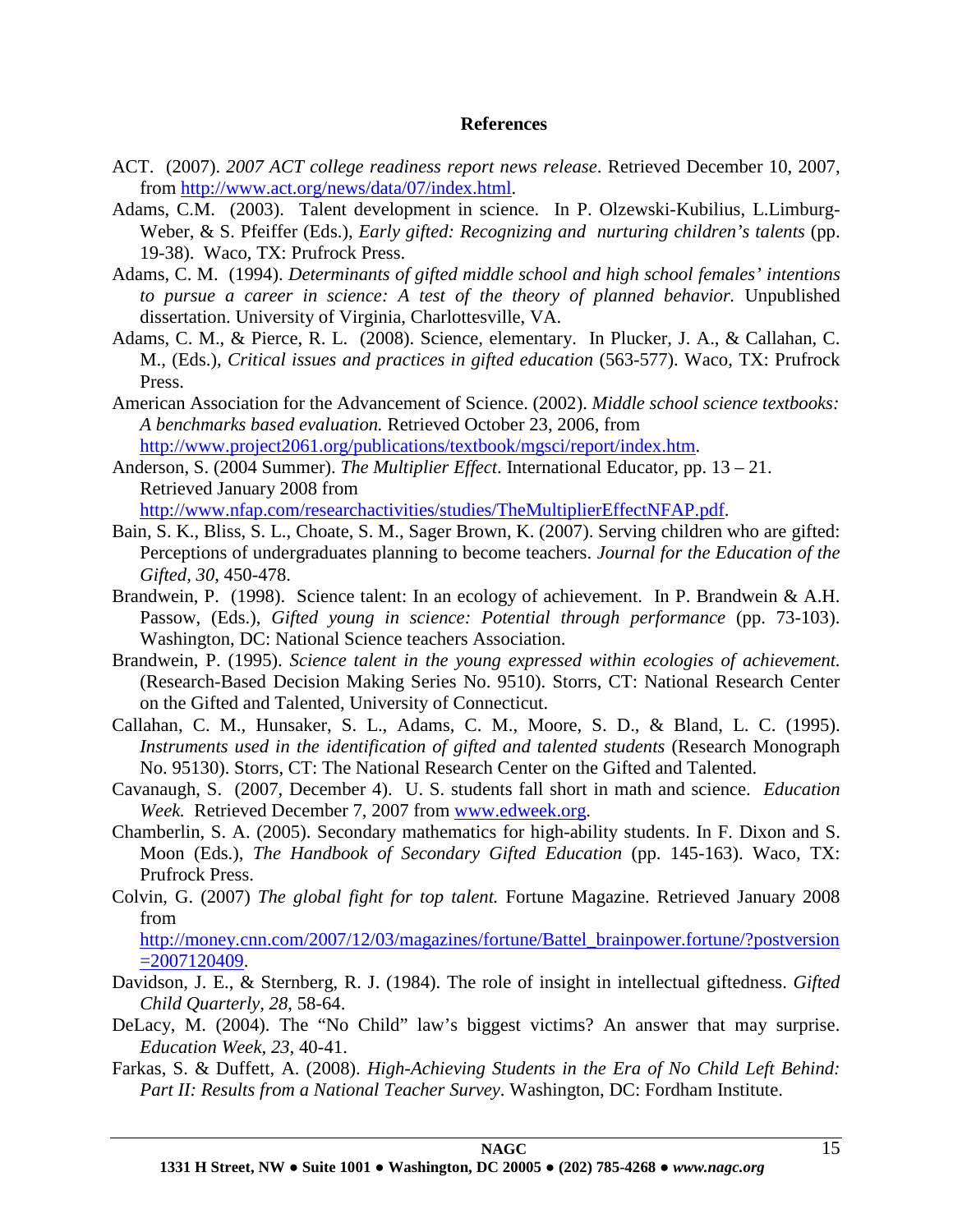- Feldhusen, J. F., & Kroll, M. D. (1991). Boredom or challenge for the academically talented in school. *Gifted Education International, 7*, 80-81.
- Feldman, D.H. & Goldsmith, L. (1986). *Nature's gambit: Child prodigies and the development of human potential*. New York: Basic Books.
- Frensch, P., & Sternberg, R. (1992). *Complex problem solving: Principles and mechanisms*. Hillsdale, NJ: Erlbaum.
- Gardner, H. (1995). Reflections on multiple intelligences: Myths and messages. *Phi Delta Kappa, 77,* 202-209.
- Gavin, M. K. (2005, Fall/Winter). Are we missing anyone? Identifying mathematically promising students. *Gifted Education Communicator*, 24-29.
- Gavin, M.K. & Adelson, J. L. (2008). Mathematics, elementary. In Callahan, C. & Plucker, J. (Eds*.), Critical issues and practices in gifted education: What research says* (pp. 367- 394).Waco, TX: Prufrock Press.
- Ginsburg, H. P., Kaplan, R. G., Cannon, J., Cordero, M. I., Eisenband, J. G., Galanter, M., Morgenlander, M. (2006). Helping early childhood educators to teach mathematics. In M. Zaslow & I. Martinez-Beck (Eds.), *Critical issues in early childhood professional development* (pp. 171-202). Baltimore, MD: Paul H. Brookes Publishing.
- Goodkin, S. (December 27, 2005). *Leave no gifted child behind.* Washington, DC: Washington Post, A 25.
- Hubisz, J. (2003, May). Middle school texts don't make the grade. *Physics Today, 56*, (5), 50- 54.
- Krutetskii, V. A. (1976). *The psychology of mathematical abilities in schoolchildren* (J. Teller, Trans.). Chicago: University of Chicago Press. (Original work published in 1968).
- Jarvin, L. & Subotnik, R.F. (2005). Understanding Elite Talent in Academic Domains: A Developmental Trajectory from Basic Abilities to Scholarly Productivity/Artistry. In F.A. Dixon & S.M. Moon (Eds.). *The handbook of secondary gifted education* (pp.203-220). Waco, TX: Prufrock Press.
- Lohman, D. F. (2005). The role of nonverbal ability tests in identifying academically gifted students: An aptitude perspective. *Gifted Child Quarterly, 49*, 111-138.
- Loveless, T., Farkas, S., & Duffet, A. (2008). *High-Achieving Students in the Era of No Child Left Behind: Part 1: An Analysis of NAEP Data.* Washington, DC: Fordham Institute: Washington, DC.
- Lubinski, D., & Benbow, C. P. (2006). Study of Mathematically Precocious Youth after 35 years: Uncovering antecedents for the development of math-science expertise. *Perspectives on Psychological Science, 1,* 316-345.
- National Association for Gifted Children. (2008). *The Role of Assessments in the Identification of Gifted Students.* Washington, DC: NAGC.
- National Assessment of Educational Progress (2007). *The nation's report card: Mathematics*. Retrieved October 9, 2008, from http://nationsreportcard.gov/math\_2007/.
- National Assessment of Educational Progress (2005). *The nation's report card: Science*. Retrieved December 15, 2007, from [http://nationsreportcard.gov/science\\_2005/s0101.asp.](http://nationsreportcard.gov/science_2005/s0101.asp)
- National Center for Education Statistics. (December 2007). *Highlights from PISA 2006: Performance of U.S. 15-Year-Old Students in Science and Mathematics Literacy in an International Context.* Retrieved January 2008 from [http://nces.ed.gov/pubs2008/2008016.pdf.](http://nces.ed.gov/pubs2008/2008016.pdf)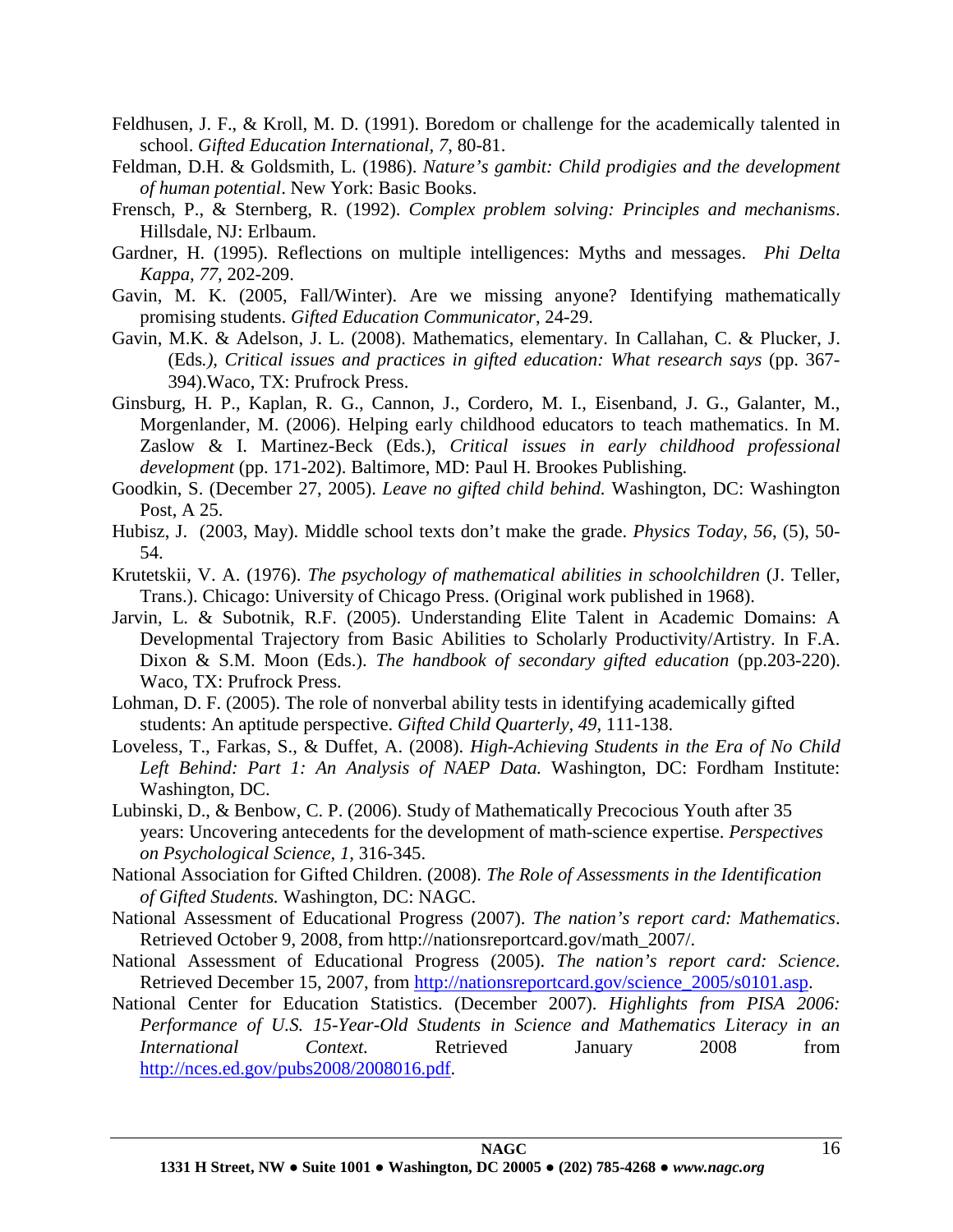- National Center for Education Statistics. (December 2004). *Highlights From the Trends in International Mathematics and Science Study: TIMSS 2003*. Retrieved January 2008 from [http://nces.ed.gov/pubs2005/2005005.pdf.](http://nces.ed.gov/pubs2005/2005005.pdf)
- National Council of Teachers of Mathematics. (1980). *An agenda for action: Recommendations for school mathematics of the 1980s.* Reston, VA: Author.
- National Mathematics Advisory Panel. (2008) *Final Report.* Washington, DC: U. S. Department of Education.
- National Research Council (2007). *Rising above the gathering storm: Energizing and employing America for a brighter economic future.* Committee on Prospering in the Global Economy of the 21st Century: An Agenda for American Science and Technology. Washington, DC: The National Academies Press.
- National Research Council (2005). Policy implications of international graduate students and postdoctoral scholars in the United States. Committee on Policy Implications of International Graduate Students and Postdoctoral Scholars in the United States. Board on Higher Education and Workforce. Washington, DC: The National Academies Press.
- National Bureau of Economic Research (2007, August). Left behind by design: Proficiency counts and test-based accountability (Working Paper No. W13293). Cambridge, MA: Neal & Schanzenbach.
- Newman, T. & Sternberg, R.J. (Eds.) (2004). *Students with both gifts and learning disabilities*. Boston: Kluwer Academic Publishers.
- Olszewski-Kubilius, P. (2007). The role of summer programs in developing the talents of gifted students. In J. VanTassel-Baska (Ed.) *Serving Gifted Learners Beyond the Traditional Classroom* (pp. 13-32). Waco, TX: Prufrock Press.
- Schmidt, W. H. Wang, H. C., & McKnight, C. C. (2005). Curriculum coherence: An examination of US mathematics and science content standards from an international perspective. *Journal of Curriculum Studies, 37*, 525-559.
- Sheffield, L. J. (1994). *The development of gifted and talented mathematics students and the National Council of Teachers of Mathematics Standards* (Research Monograph No. 9404). Storrs, CT: The National Research Center on the Gifted and Talented.
- Sheffield, L. J., Bennett, J., Berriozabal, M., DeArmond, M., & Wertheimer, R. (1999). Report of the task force on the mathematically promising. In L. J. Sheffield (Ed.), *Developing mathematically promising students* (pp. 309-316). Reston, VA: The National Council of Teachers of Mathematics.
- Simonton, D. K. (1989). Age and creative productivity: Nonlinear estimation of an informationprocessing model. *International Journal of Aging and Human Development, 29*(1), 23–37.
- Simonton, D. K. (1991a). Career landmarks in science: individual differences and interdisciplinary contrasts. *Developmental Psychology, 27*(1), 119–130.
- Simonton, D. K. (1991b). Creative productivity through the adult years. *Generations, 15*(2), 13– 16.
- Sowell, E. J., Bergwell, L., Zeigler, A. J., & Cartwright, R. M. (1990). Identification and description of mathematically gifted students: A review of empirical research. *Gifted Child Quarterly, 34*, 147-154.
- Sriraman, B. (2002). How do mathematically gifted students abstract and generalize mathematical concepts? *NAGC 2002 Research Briefs, 16*, 83-87.
- Subotnik, R., Edmiston, A., & Rayhack, K. (2007). Developing national policies in STEM talent development: Obstacles and opportunities. In P. Csermely, et.al. (Eds.), *Science education:*